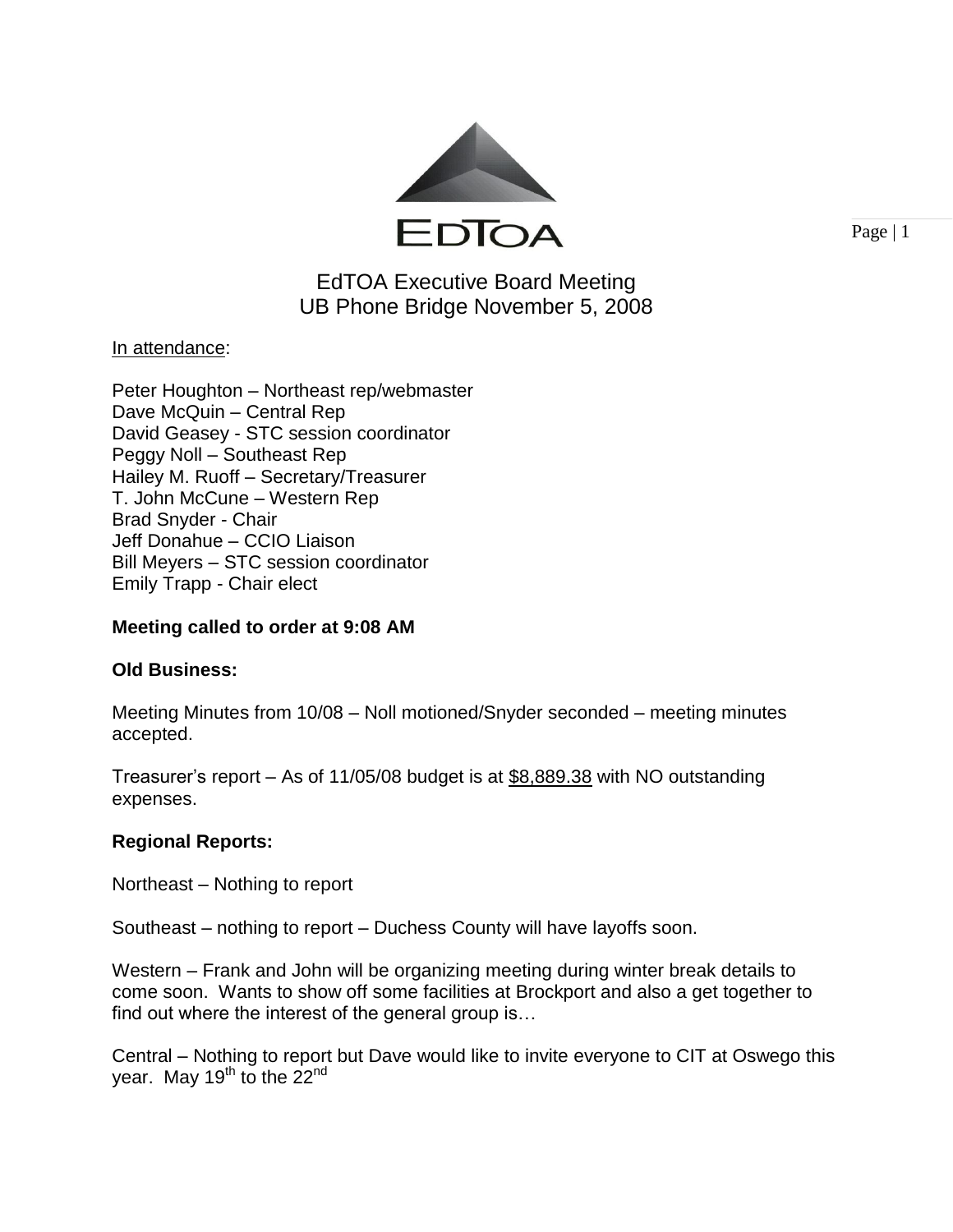Webmaster – Nothing to report

CCIO – Nothing new to report since the notes sent out on the list.

Travel restrictions were discussed as a possible impact to regional meetings.

#### **POSSIBLE SESSIONS DISCUSSED AT PRIOR MEETING:**

STC 2009 – Theme is Technology for Innovation and Efficiency: 12-15 sessions we would like to have – better too much than not enough. Possibly send out something to the entire EdTOA list to ask in they have vendors that they would like us to contact for STC. The theme is really Green so we want to canvass the entire membership in order to see what they want at the conference…

- $\triangleright$  Sessions were discussed specifically Green Technology and classrooms and storerooms.
- $\triangleright$  How do you dispose of technology in an efficient manner?
- $\triangleright$  Media Rich presentation from Cortland discussion ensued on the annual costs of Media Site and how it can be best supported by a campus and how to get the rest of the campus on-board.
- $\triangleright$  Digital signage Simon was discussed, Axis TV various campus systems were used.
- $\triangleright$  Video over IP infrastructure for the lecture center
- $\triangleright$  Greening your studio what kind of lighting can you use
- $\triangleright$  Media Asset Management how do you handle the video streaming on your campus and the digital assets that you have (sort/filter/retrieve)
- $\triangleright$  Emerging technologies
- $\triangleright$  Facilities arch enemy or something else....should a session be created on the working relation (or lack thereof) of facilities and the technology people so tech is not thought of as an afterthought.
- $\triangleright$  Learning does not have to happen in the "classroom" anymore, how do we build the black box classroom – collaborating spaces
- $\triangleright$  Classroom committee created at Cortland discussion ensued on if these campus committees are worthwhile and what, exactly, do they do?? Types of technology committees were discussed on individual campuses.

Page | 2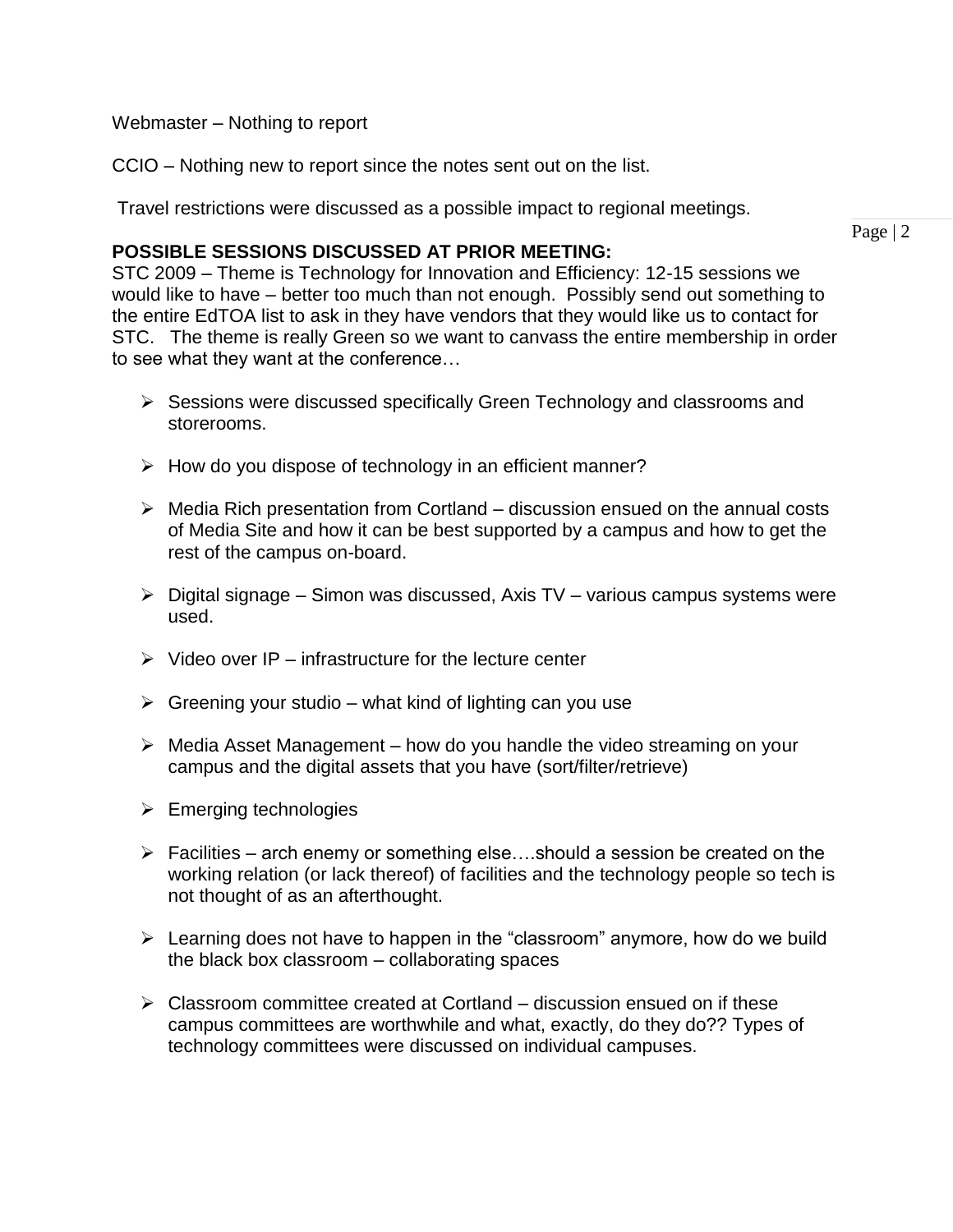- $\triangleright$  First LEED accredited CTS person was discussed as Emily and Brad were at his session and would like to see if he could come to STC (would like to possibly see this as a PD or plenary or keynote)
- $\triangleright$  AV practices (book) Emily discussed projects on her campus

Page  $|3$ 

### **New Business:**

Copyright and SUNY – now that VHS is going away and we know that there are audio concerns (illegally sharing audio files) – There are guidelines from the state of New York but they are very vague (as are the copyright guidelines)

Book: Distance Learning and Copyright - A Guide to Legal Issues - Steven A. Armatas

Joe Storch SUNY lawyer who has done presentation at Oswego, and has presented on peer to peer audio sharing might be a person to contact. He is a SUNY Oswego alum and will be contacted by Dave.

Peter made contact with the lighting folks at SBE and they do present on Green lighting and Peter will pursue further.

Artistic Production – it was overheard that we had no sessions last year for this group of people (graphic arts and such)

### **Current STC tracks (based on last year's 10 tracks): - Need People to "VOLUNTEER" to head these up:**

EdTOA business meeting (1) Copyright (1) Green Lighting (1) Media Rich – panel – iTunesU, Accordant, Media Site, Echo 360, Camtasia,– storage as well – who maintains this? (Would have to be 2 session as so large). Lecture capture – pros and cons Costs Who maintains? Who supports? Which applications work best? Redundancy of service? Campus buy in – standards

Audience Response Systems (1) – A faculty point of view (should have taught at least 4 semesters with the technology)

Artistic Production – David Geasey has a person who might be willing to present. Digital Printing Presses